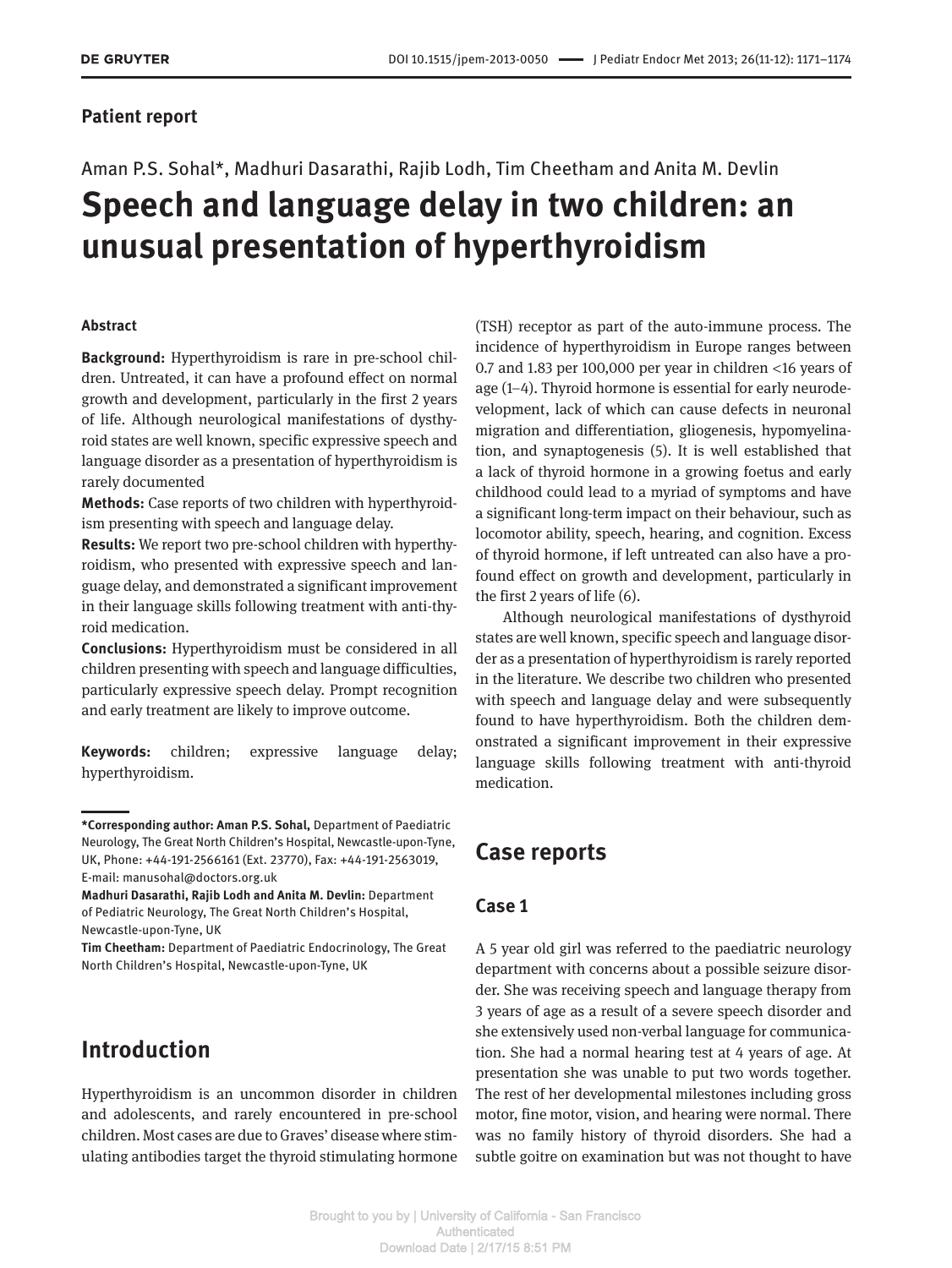overt signs of thyrotoxicosis. Her weight and height was on 91st and 99th percentile, respectively.

Investigations revealed markedly raised free T4 (58.5 pmol/L; normal value  $\langle 25 \text{ pmol/L} \rangle$ , suppressed TSH (TSH  $<$ 0.05 mIU/L; normal range 0.36–4.6 mIU/L) and positive thyrotropin stimulating hormone receptor antibodies (3 U/L; normal value  $\langle$ 1 U/L) in keeping with Graves' disease.

A formal speech and language assessment was carried out that confirmed severe speech and language delay with an inability to form even short sentences, delayed speech sound production, difficulty in planning word execution along with sub-normal receptive language. She was commenced on Carbimazole and had repeat speech and language assessment after 6 months of treatment. She showed considerable improvement in attention and concentration and was able to engage in learning. Her speech improved and she was able to form sentences with some impairment in producing speech sounds after 6 months of treatment. She continued to have problems in planning and processing speech at follow-up, however, this was significantly better than prior to treatment. The details of the assessment are outlined in Table 1.

#### **Case 2**

A 3.5 year old boy was referred to the endocrinology department for possible hyperthyroidism in view of speech delay and bilateral proptosis. He had signs of thyrotoxicosis on presentation with poor attention span, heat intolerance, hyperdynamic circulation, resting tachycardia, palpable goitre, and bilateral orbitopathy. His weight was on the 91st percentile with a corresponding height between 50th and 75th percentiles. There was a strong family history of hyperthyroidism on the paternal side of the family. He was receiving speech and language therapy from the age of 2 years as a result of speech and language delay. Investigations revealed elevated free T4 concentrations (112 pmol/L), suppressed TSH  $\left($ <0.05 mIU/L) with raised levels of thyrotropin stimulating hormone receptor antibodies (60 U/L) in keeping with Graves' disease.

He underwent a formal speech and language assessment prior to treatment that demonstrated poor attention and concentration, and severely affected auditory memory. He had significant expressive speech delay and had difficulty word finding, issues with speech sound production, and consonant substitution. He was commenced on Carbimazole and a β-blocker; he was reassessed by the speech therapists after 6 months of treatment. Following treatment he had a noticeable improvement in his attention and concentration. His expressive speech improved, however, he continues to have word finding difficulties at 6 months following treatment. The details of the assessment are outlined in Table 1.

### **Discussion**

Graves' disease is the most common cause of thyrotoxicosis in children. The incidence of Graves' disease progressively increases through childhood with a peak incidence in children between 11 and 15 years of age (1). Graves' disease in pre-school children is rare, but there have been case reports of children as young as 18 months with autoimmune thyroid hormone excess in the literature (7). Untreated, thyrotoxicosis can cause failure to thrive and significant problems with growth and development (7, 8). Mild to severe psychomotor delay has been described in a few children with thyrotoxicosis diagnosed in infancy (9, 10). Transient speech impairment in hyperthyroidism has been reported, however, this is not a well-recognised presentation (11, 12).

We describe two children who were presented to us with speech and language delay, and were found to have thyrotoxicosis on routine biochemical investigation. We believe that the speech and language delay was a direct consequence of the excess thyroid hormone even though one of our cases did not have profound signs of thyrotoxicosis. To our knowledge, there are very few cases in the literature of children presenting to clinicians with speech and language delay who were found to be thyrotoxic. Suresh et al. described a 2 year old child who presented with poor language development and hyperkinetic behaviour (13). The child's speech was restricted to two words, however, he had good receptive language. This patient was also clinically euthyroid with no signs of goitre, exophthalmos or any other systemic features of thyrotoxicosis. He was found to be thyrotoxic and following treatment he showed improvement in his language development (13).

Segni et al. have described three pre-school aged children with Grave's disease along with unusual features such as hyperactivity, emotional lability, 'nervousness', sleep disorder, and expressive language delay (6). One of the three children also had gross motor delay along with poor language skills. Following treatment, two children showed significant development of their language skills and were found age appropriate for these skills at follow up (6). Similarly, both of our children demonstrated significant improvement in their speech and language skills at 6 months following treatment with anti-thyroid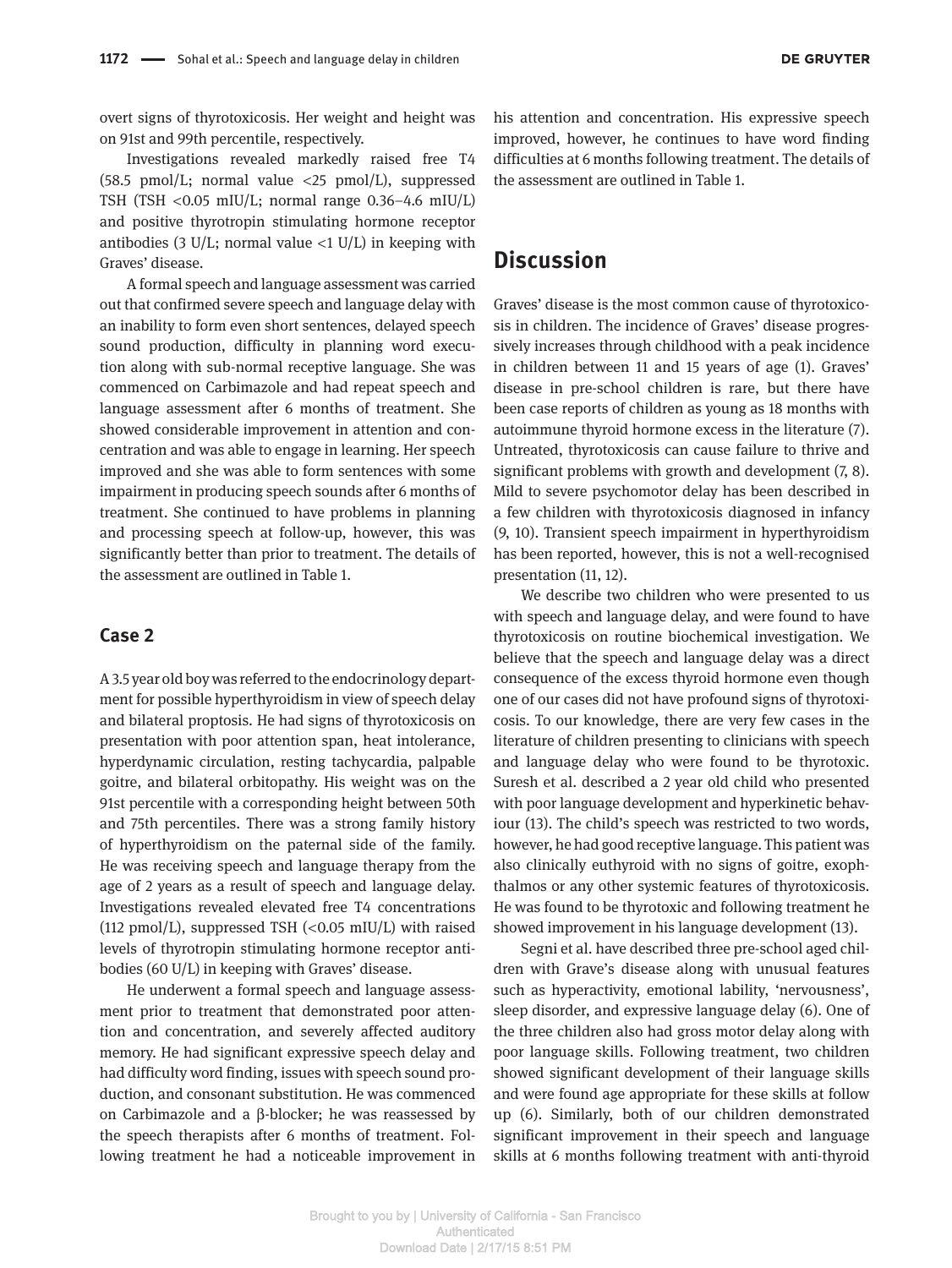|                                                                         | Pre-treatment                                  | Post-treatment                                   |                                |
|-------------------------------------------------------------------------|------------------------------------------------|--------------------------------------------------|--------------------------------|
|                                                                         |                                                | 6 months                                         | 12 months                      |
| Case 1                                                                  |                                                |                                                  |                                |
| Attention and listening skills                                          | Poor for age                                   | Slight improvement                               | Significant improvement in     |
|                                                                         |                                                | Engaging better with learning                    | attentiveness                  |
| Receptive language and comprehension                                    | Difficult to assess due to poor attention and  | Some improvement                                 | Continued improvement          |
| Ed);<br>(Preschool clinical evaluation of language fundamentals (2nd.   | listening skills.                              | Difficulty in recalling longer                   |                                |
| (Assessment of comprehension and expression 6-11)                       | Understood simple 2-step commands              | instructions (likely due to attention<br>skills) |                                |
| Expressive language                                                     | Difficulties word planning and execution       | Improvements noted; especially                   | Continued improvement;         |
| Ed);<br>(Preschool clinical evaluation of language fundamentals (2nd. I | Issues with naming and word classes            | with naming and sentence                         | particularly in word planning  |
| (Assessment of comprehension and expression 6-11)                       |                                                | formation                                        |                                |
|                                                                         |                                                | Continued problems with speech                   |                                |
|                                                                         |                                                | planning                                         |                                |
| Speech (articulation and phonology)                                     | Very poor articulation of speech sounds;       | Slight improvement; but continues                | Significant improvement in     |
| (Diagnostic evaluation of articulation and phonology)                   | omitted consonants                             | to struggle with speech sounds,                  | speech sound production        |
|                                                                         |                                                | especially longer words                          |                                |
| Case 2                                                                  |                                                |                                                  |                                |
| Attention and listening skills                                          | Poor for age; unruly behaviour Unable to focus | Slow improvement                                 | Continued improvement          |
|                                                                         | on given task                                  | Much better attention span                       |                                |
| Receptive language and comprehension (Derbyshire language               | Struggled basic grammatical concepts: 'big/    | Some improvement. Difficulty                     | Slow improvement; but similar  |
| scheme detailed test of comprehension; Boehm Test of basic              | small, lowest/highest, first/middle/last'      | recalling longer instructions                    | difficulties                   |
| concepts)                                                               | Poor auditory memory                           | Struggling with 'middle and                      |                                |
|                                                                         |                                                | furthest'                                        |                                |
| Expressive language                                                     | Long strings of jargon interspersed with real  | Slight improvement                               | Minor expressive language      |
| (Renfrew word finding test)                                             | words; 3-4 word utterances                     | Particular difficulties in areas of              | immaturities                   |
|                                                                         | Delayed expressive vocabulary use Word         | word knowledge/use and topic                     | Communication skills progress  |
|                                                                         | finding difficulties; omitted consonants       | maintenance                                      | steadily                       |
| Speech (articulation and phonology)                                     | Poor oro-motor skills                          | Slow progress with speech sounds                 | Improved articulation          |
| (Renfrew word finding test)                                             | Poor articulation of speech sounds, frequently | Difficulties with multisyllabic words            | Speech within average range    |
|                                                                         | during eating and speaking                     |                                                  | for age Slight residual errors |

**Table 1** Detailed speech and language assessment of both cases.

Table 1 Detailed speech and language assessment of both cases.